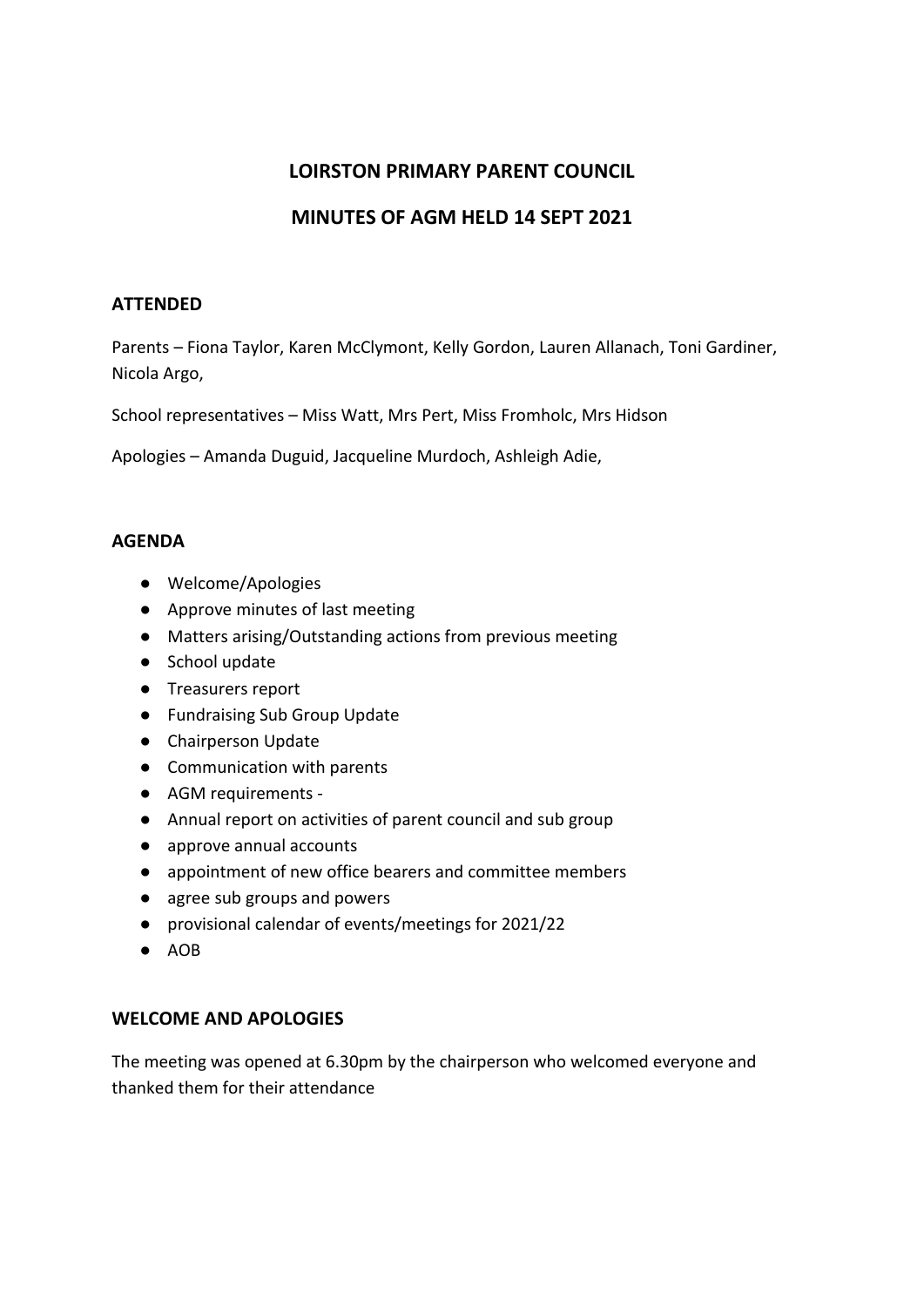# **APPROVAL OF MINUTES FROM PREVIOUS MEETING/REVIEW OUTSTANDING ACTIONS**

Minutes proposed – Toni Gardiner

Minutes Seconded – Lauren Allanach

# **OUTSTANDING ACTIONS UPDATE**

None

# **SCHOOL UPDATE**

Government guidance in terms of self isolation has led to a lot of disruption to staffing. Track and trace now taking the lead if a covid case in school. It is expected there will be quite a bit of disruption over the winter period. May be further symptoms added to the NHS list and if this happens this will lead to even more disruption but the school are taking all guidance from the authority and the government. School are trying to work out how to allocate work to pupils who are self isolating.

Staffing - fully staffed at the moment. New leadership team of MIss Watt, Mrs Pert, Miss Fromholc and Mrs Hidson

Nursery - Senior EYP in nursery and 2 new EYPs have joined the team, 3 new support workers and still one vacancy for a support worker.

Mrs Murray is leaving in October and the advert has gone live with the hope the post is filled before the October holidays.

Improvement Plan - SQUIP has gone before QIO and will be shared with parents this term.

Priorities in IP - 1. Nursery hours doubled, 2. Ensuring wellbeing of all stakeholders children, staff and families, 3. Recovering from covid lockdowns, 4. Improving attainment in literacy and numeracy

PEF fund - has been allocated to the Active Schools coordinator, pupils will be allocated to allow them to work outside the class environment and who require the most support. School still working on the nurture approach and £5,000 has been allocated to the nurture spaces. Seesaw application has been bought. PSA allocation - money has been allocated to give extra support in this area. Teach Mindset - £9,000 allocated.

Working groups - Play and outdoor learning, Literacy, Numeracy, IT are the four groups staff can choose between. Staff will be taking a lead on this. Pupil groups will be starting up again after October and school will be looking for parent helpers to work with these groups. To avoid mixing of classes, each class will be allocated to a group.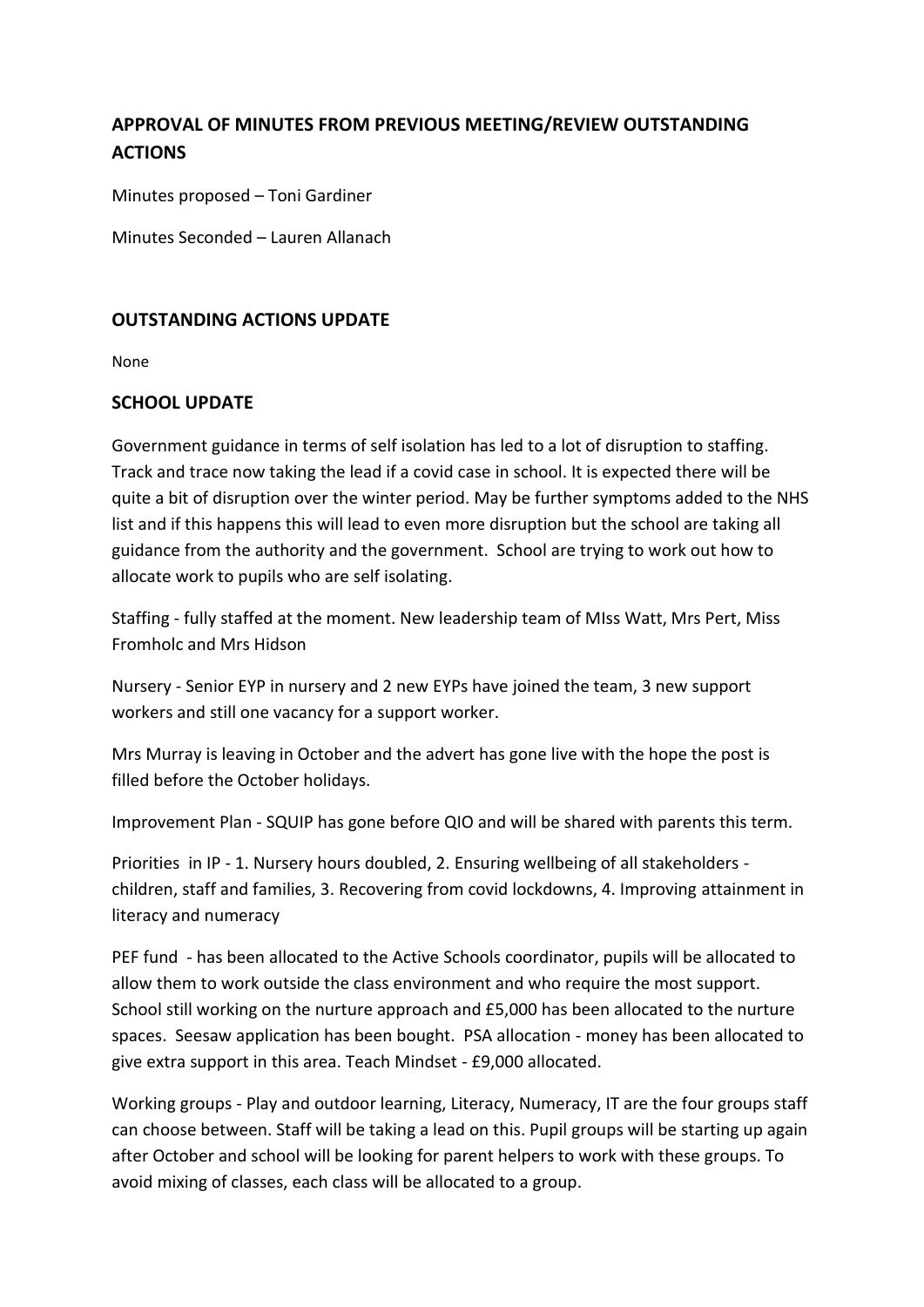Learning and teaching approaches in need of improvement will be identified and worked on.

Wish list - wildlife garden needs some upkeep - school hoping PC could set up a sub group to be in charge of improving the wildlife garden. Gym hall - needs painted. Just bought Reading Cloud and so the library will be up and running again - subscription is £600 per year, could PC contribute. Virtual book fayre - is there any money to purchase books for rooms? Board maker - £400 would be useful for visual posters.

Question asked from parents about the issue of pupils who are isolating and are not being provided with work. Asked if work could be provided on the google classroom. Miss Watt has indicated that in the meantime staff will give work to the office to be picked up by parents. School will look at a better way of providing work for pupils who are isolating.

# **TREASURERS REPORT**

Parent Council Funds

Every Parent Council is allocated a sum of money each year from Aberdeen City Council, this is to help support its work. During 2021-2022 the amount Loirston Primary School Parent Council received was £ 282.53

During 2021-2022 financial year Loirston Primary School Council have raised £2427 . This was with decreased events due to covid restrictions. From April till September 2022 a further £1245 was raised making total sum to date raised of £3620

We have provided the school this year with several purchases, these include but are not limited to;

| Classroom resources donations | £1500 |
|-------------------------------|-------|
| Share of leavers costs        | £ 768 |
| Mathswise subscription        | £ 500 |
| Christmas contributions       | f485  |

Colour comp presents £31.30

We also have easter gifts prizes money outstanding to pay to Charleston for costs.

We have not run any book fayres in 2020-2021 to accrue book token but will aim to explore book fayre options

# **FUNDRAISING SUBGROUP UPDATE**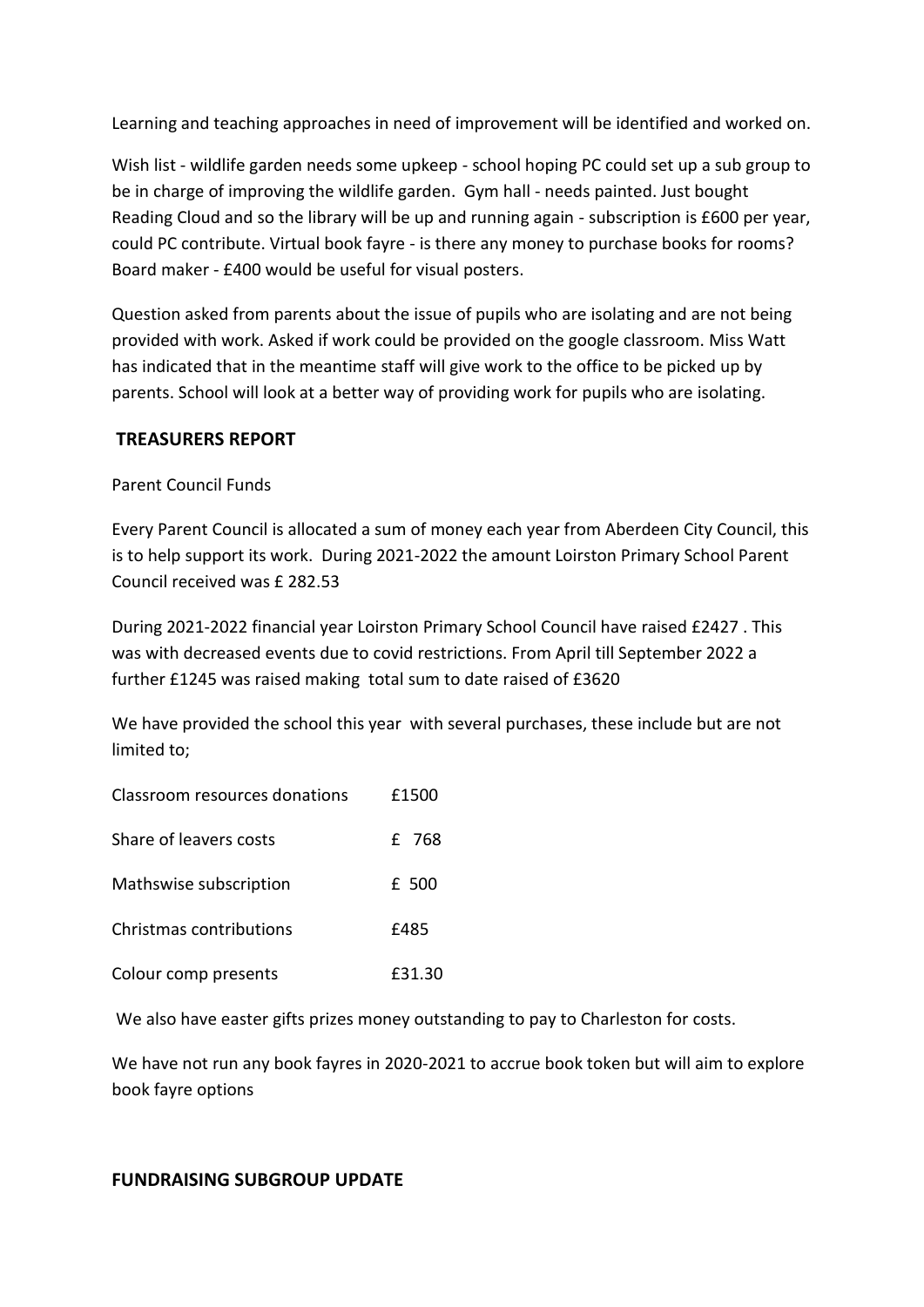Since the last meeting in June the fundraising group have organised the "August Bonus Ball". The event was advertised on the PC Facebook page the first week of August and drawn the last Saturday of the month. This was a trial event to see interest, and was supported well, raising £68 with minimal effort for the PC. It needs to be agreed if the event will continue to run (perhaps but-monthly) or if the PC would prefer to join the School Lottery instead.

The planning needs to begin for this school term once role bearers are appointed, and I have noted some discussion points below based on what has been arranged in previous years.

BACK TO SCHOOL FUNDRAISING EVENT

# HALLOWEEN

- Disco
- Dress-up Day
- Pumpkin Window Challenge
- Preloved Items Recycle your Halloween Costumes

CHILDREN IN NEED 2021

Saturday 13th November

#### **CHRISTMAS**

- Fair
- Christmas Designs for Cards and Merchandise
- Santa Shop
- Elf Hunt
- Online Raffle / Squares Raffle
- Christmas Singalong
- Christmas Colouring Competition
- Christmas Crafts / Online Sale of Christmas Crafts and School Calendar
- Christmas Jumper Day/ Wear Something Festive
- Class Christmas Parties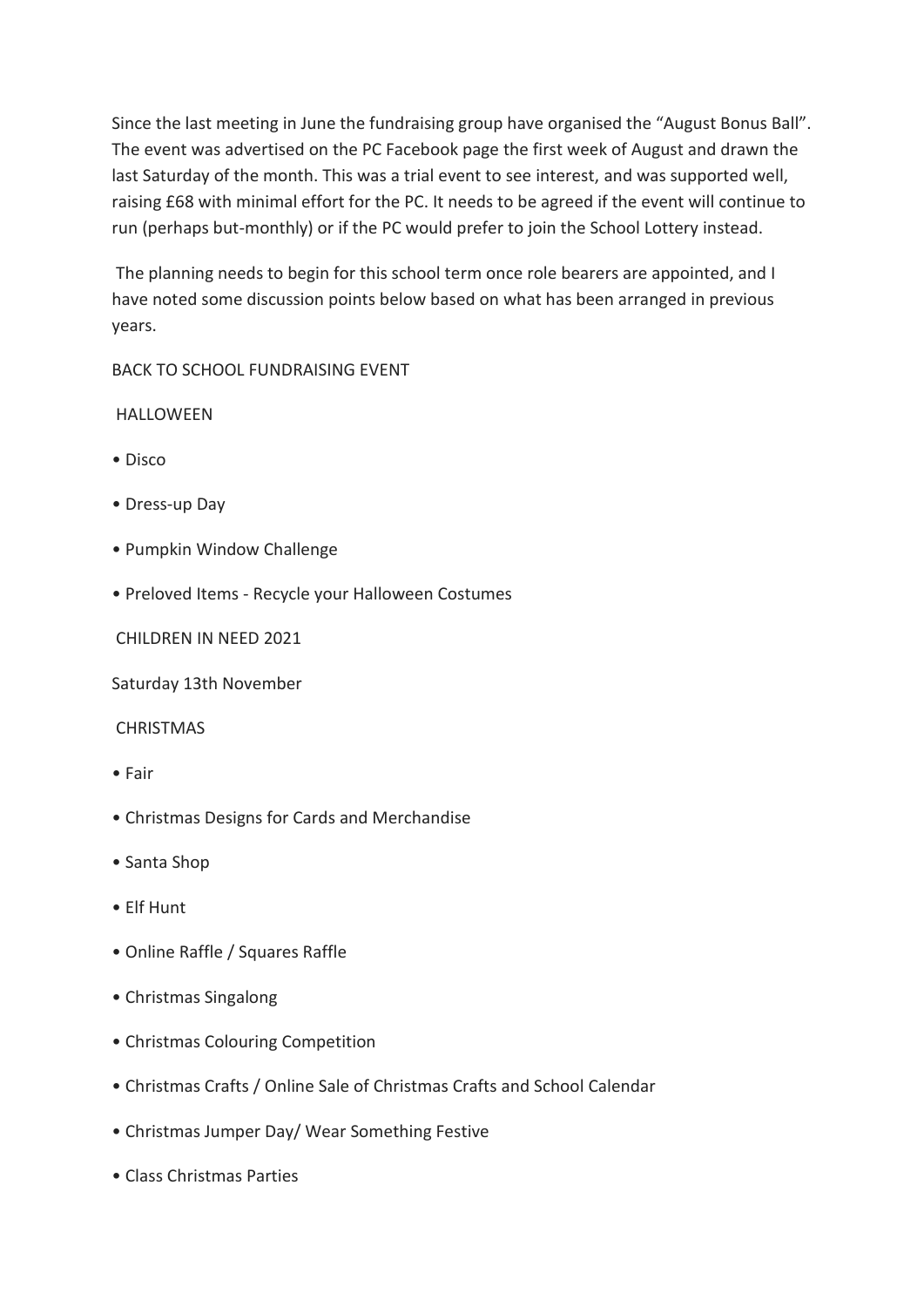• Preloved Items - Recycle your Christmas Clothing

# **COMMUNICATION WITH PARENTS**

Covid letters - parents have mentioned that at times it appears that some classes are receiving letters for every positive case but not others. Miss Watt explained about the warn and inform letter which goes home after the first case but is not required to be sent home after unless the following case is more than two weeks later.

Organic bag that was found in nursery ground. Parents have mentioned that the communication should have gone out to all pupils and not only the pupils in the vicinity. Miss Watt took advice from police as a police investigation had to take place.

Parent has raised the concern of multiple platforms being used to inform parents. This is on the improvement plan and throughout the year communication will become easier and clearer for parents.

# **AGM REQUIREMENT**

# **Annual report on activities of parent council and sub groups from chairperson**

So this is the end of my second year back on the PC, and second as Chair. And I've chaired more meetings online than I have in person but unfortunately that is the way of life currently for the majority of us and rightly so for everyone's safety. Hopefully this year will be the one where we can share a cup of tea or coffee together in the same room rather than virtually.

At the risk of stating the obvious it has been another year of playing things by ear and finding alternatives to our usual way of working but I think together with the school we've had a very successful year all things considered.

#### **REPRESENTING THE SCHOOL**

We still managed to hold our termly meetings and attend the Aberdeen City Parent Council meetings, sharing any important or useful information, supporting the school and our wider parent forum.

#### **NEW DHT**

Myself and Lauren were involved in the process of selection and appointment of our new DHT, Ms Fromholc who joined us just after the summer break. We thought she would be a great addition to our school and would fit in well, so a huge welcome to Ms Fromholc.

#### **ADDITIONAL RECREATION POSSIBILITIES**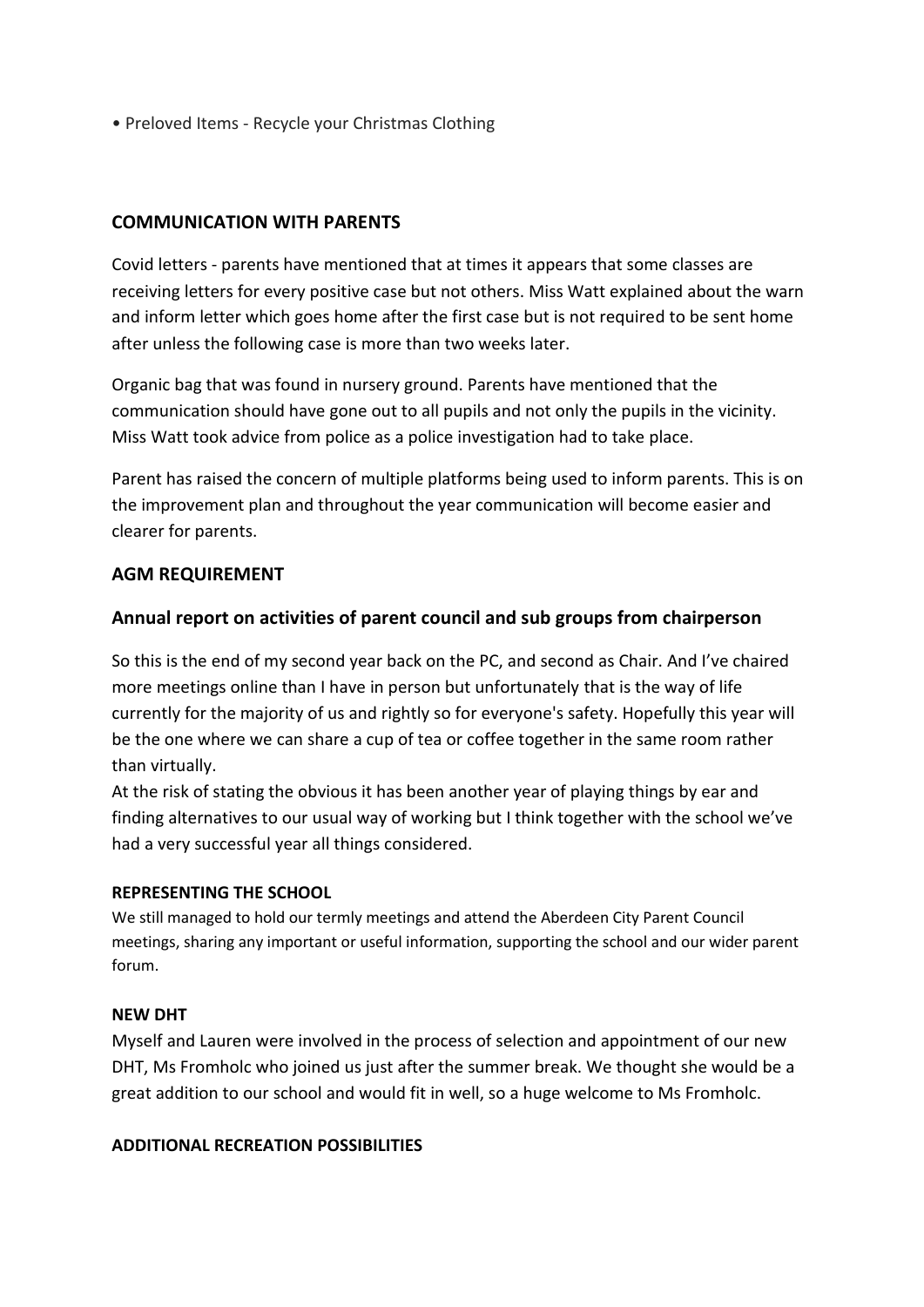We saw the start of Bikeability back in school with last year's P7's which will hopefully grow and continue this year and perhaps be rolled out to other year groups. Mrs Hidson has been in touch already about this and it's nice to see her back at school as well.

Off the back of the Bikeabilty we had some good conversations with Amy from Sport Aberdeen who delivered the course and we hope to build on our relationship with her and make more use of what they offer this coming year.

### **FUNDRAISING SUBGROUP**

This year we created a separate subgroup to cover fundraising. A number of fundraising events were impacted by Covid-19, however the events ran included an online Christmas raffle, Christmas cards and other merchandise, online balloon race, online book fair and bonus ball. The group also organised fun free events which included an elf hunt, Christmas colouring competition and pumpkin window challenge. In addition an Easter hunt, Easter themed online bingo and Easter bonnet competition was organised jointly between the Loirston fundraising subgroup and Charleston Parent Council.

Lauren will have the figures for these events in her report but I genuinely have to say a huge thank you to the fundraising group for everything they achieved and strived for and in particular, Amanda, she really did put everything she had into everything she did and really gave us a successful year under very difficult circumstances. Your efforts are acknowledged and appreciated.

# **LOOKING FORWARD**

Looking forward it will continue to be the PCs role to support the school, our parents and carers on items such as the Behaviour Policy and on Building Positive Relationships. Also for example, the role out of the online learning journal and profiling tool Seesaw. This year we also are looking forward to celebrating the school's 40th anniversary with some events throughout the year.

It will continue to be our aim to help parents and carers become actively engaged and involved in their children's learning and the life of the school and we must ensure we provide a voice for parents and carers and represent their views effectively to the school.

# **CHANGE TO CONSTITUTION PROPOSAL**

Admittedly, and disappointingly, we still really struggle with parental engagement so a huge thank you to everyone on the committee this last year. I've been thinking of ways in which I hope we can improve on this and reach more parents and carers. I did consider meetings more often to be more available to parents and carers but I can imagine everyone's response to adding "yet another meeting" so it is our thought that if we change the FG subcommittee to separate Focus Groups with details below.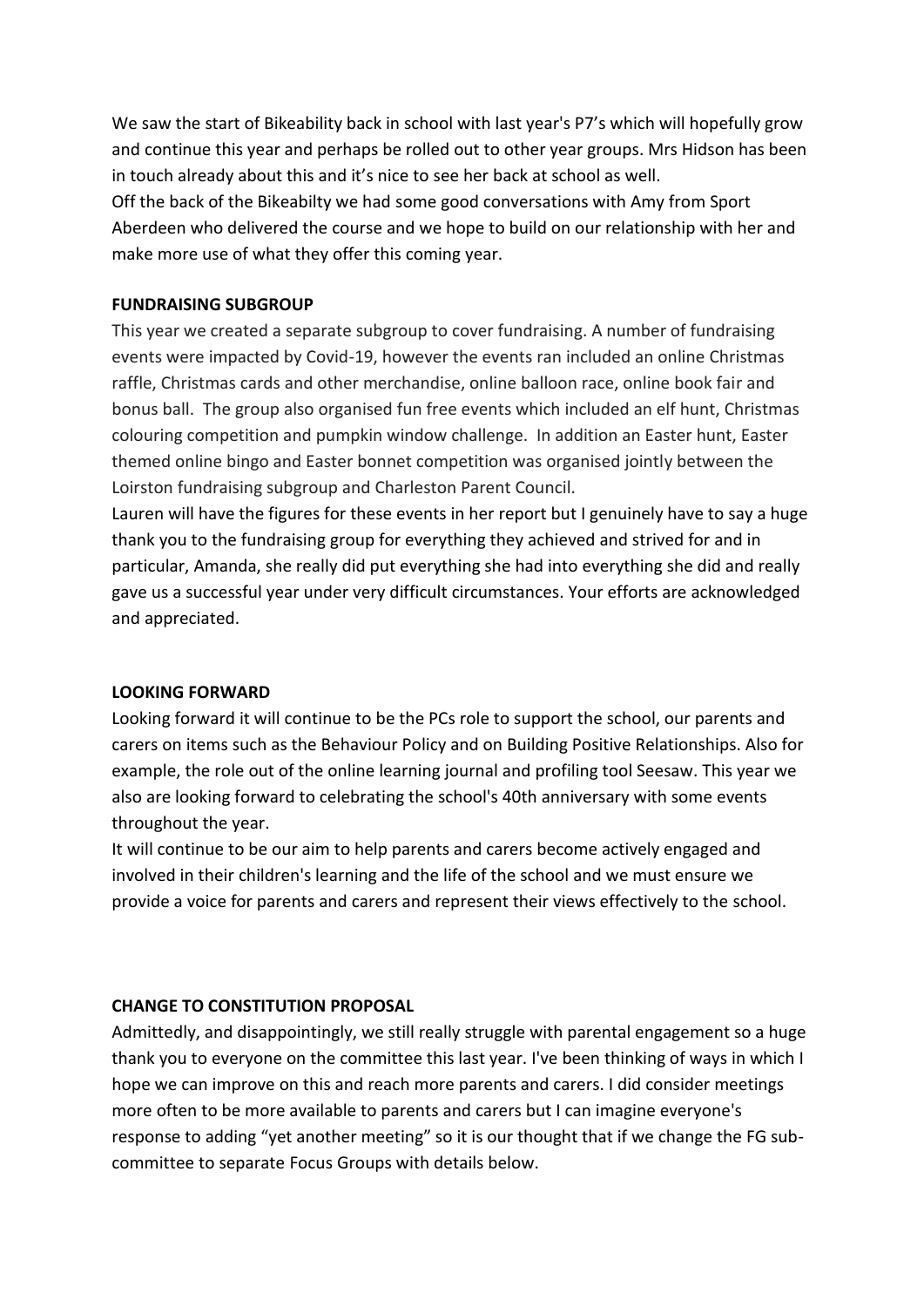**CHANGE-** To replace the existing Fundraising sub-committee group with Focus Groups. If approved The PC will set up a Focus Group for each issue, event or piece of work to take place throughout the year asap and will invite members of the PC committee, parents and carers who would like to actively help to join the group. The group's purpose is to be active in making their aim happen and carry out tasks in order to do that. It is not designed to be not a general group for discussion or opinions on the event as the PC welcomes any thoughts at any time from anyone, it will have a clear objective.

**LINK IN WITH PC-** Each group shall have a Role Bearer in the group and can meet to discuss events separately from termly PC meetings but shall feed back into the main PC body via role bearer regularly and shall provide updates on progress or decisions at termly PC meetings with the school.

Any parent/carer from the wider forum can join a focus group that they feel they have a particular interest in, whether that affects their child or year group directly or if it's an event they have a general interest in or find important, even if they have some spare time and would like to help.

AIM- To continue to raise funds for the PC and school to support children in their learning and wellbeing but this change shall hopefully allow parents to get involved on a level that is comfortable to them. The Focus Groups will allow any parent or carer the chance to get involved with the PC even if they feel they don't have the time or desire to commit to the main body of work and termly meetings.

**OBJECTIVE-** It is hoped that more parents/ carers will get involved this way as that seems to be what we hear most that they don't have the time to commit to full PC but are happy to help with certain events. The desired outcome is that they firstly enjoy helping support the children and the school but see the value of the PC and the great things it can achieve and the impact it has and feel they may like to get more involved but I stress there is no obligation on that, it would just be an added bonus.

Any spend shall still be agreed by the PC as is currently.

As I've said this will be a change to our constitution which will need approval so if anyone would like to note their approval, please can you let us know tonight or by the 24th of September.

#### **THANK YOU'S**

To finish off I just like to thank Toni, Lauren, Karen, Amanda and Vicky along with all the committee members. To Miss Watt, Ms Pert, Miss Diack and all the other teachers who have been in touch or attended our meetings. Linda and Julie too for emails and phone calls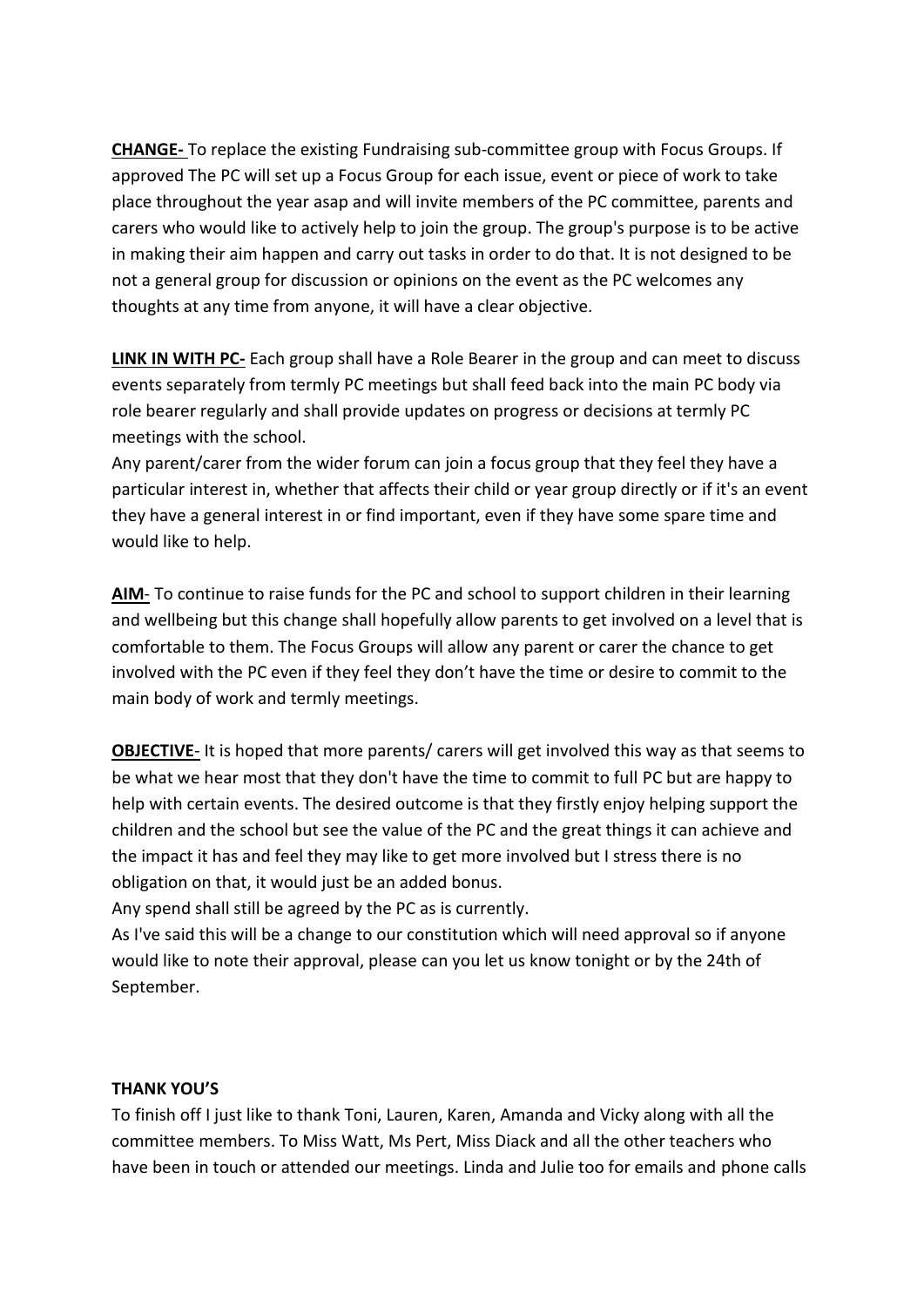answered and communications sent on our behalf. A heartfelt thank you for your support and input this last year, I still feel very new to this and I am learning all the time. Your support for that has been vital and I thank you for it.

# **Approve annual accounts**

Current balance - £4,875.45

Outstanding cheque -£99

Annual accounts from 2020-21at the end of the year we had 5,976.

**Action - Account will be emailed to all committee members for approval.**

**Accounts approved - KMC**

**Accounts seconded - ADU**

# **Appointment of new office bearers and committee members**

Chair - Fiona Taylor Propose - Lauren Allanach/ Second - Kelly Gordon

Vice chair - Toni Gardiner Propose Fiona Taylor/Lauren Allanach

Treasurer - Lauren Allanach Proposed - Fiona Taylor/Toni Gardiner

Secretary - Karen McClymont Proposed Lauren Allanach/Fiona Taylor

Committee Members - Amanda Duguid, Jacqui Murdoch, Kelly Gordon, Nicola Argo, Emma Kennedy, Shonagh Neave, Ashleigh Adie, Vicky Ross, Toni Gardiner, Ashton Watt, Sarah Gunn

# **Agree sub groups and powers**

This was discussed in the chairperson report. To go to the wider school for approval.

# **Action - Focus groups have been discussed and will go out to the wider school for approval.**

# **PROVISIONAL CALENDAR OF EVENTS/MEETINGS FOR 2021/22**

This will be on hold due to covid and will be discussed at later meeting